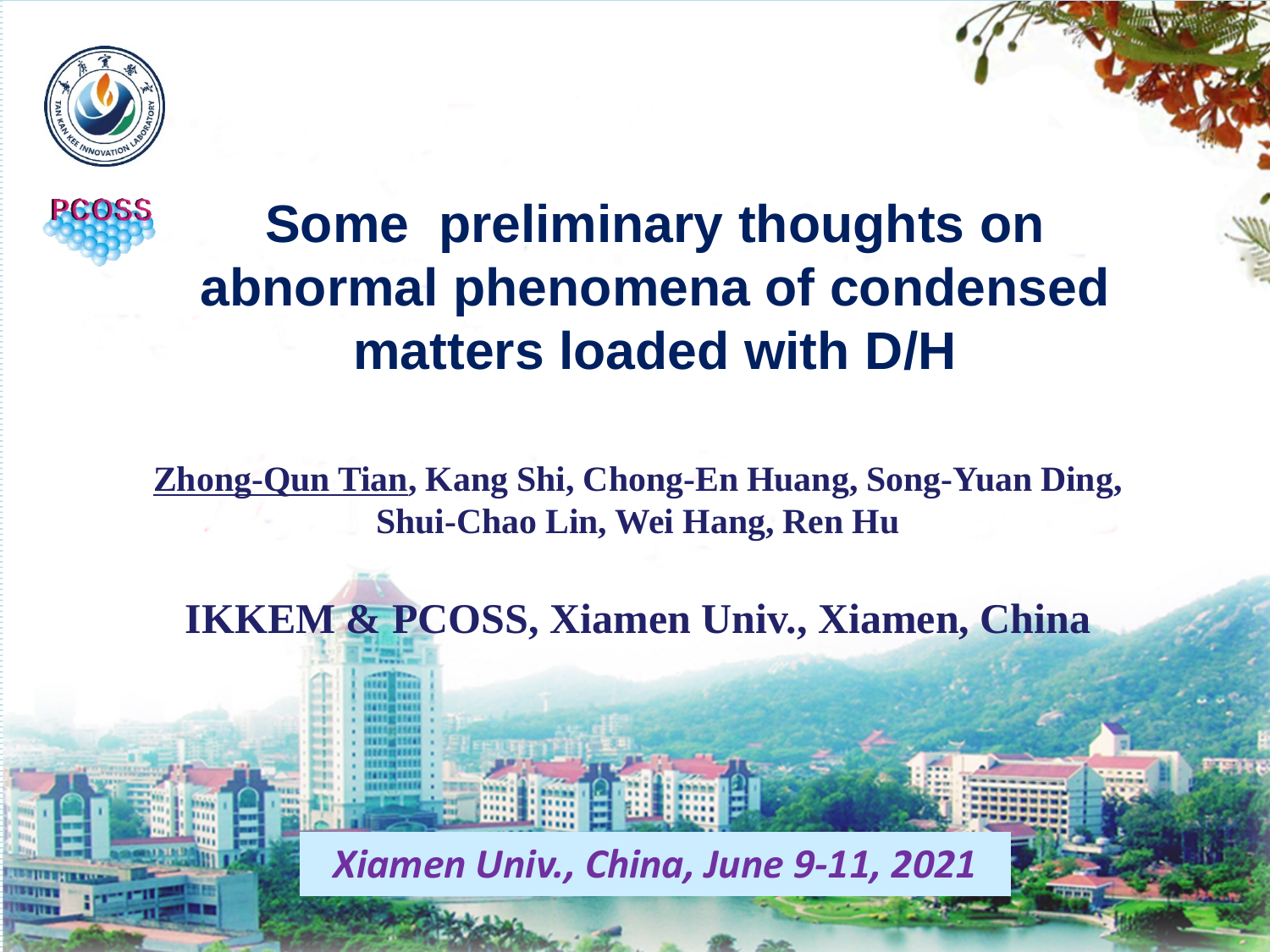# **Outline**

- **1. Threshold of entering this field**
- **2. How to get good reproducibility**
- **the role of positive or negative 'impurity'**
- **sample preparation, pretreatment, loading and characterization**
- **3. How to trigger synergistically**
- **new coupling in non-equilibrium state**
- **subsurface, nanostructures**
- **a possible combination of CMNS with ICF**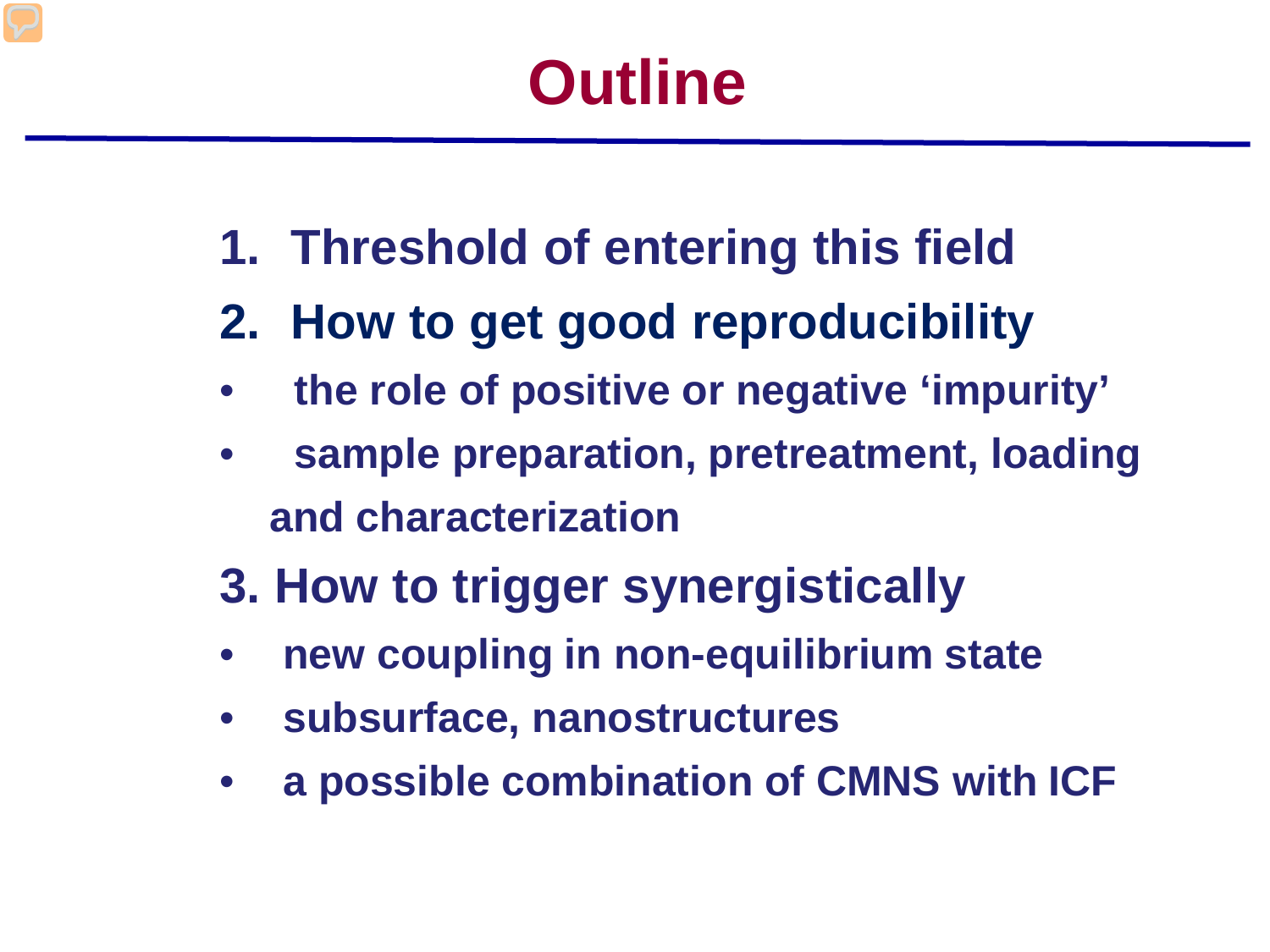## **The threshold of condensed matter nuclear science (CMNC) is very high**

Originally scientists studied condense matters by preparing and characterizing the structurally well-defined and ordered crystals (bulk phase), then the subject was expanded into structurally welldefined surfaces and the top few layers of metal and oxide crystals. It is hard to prepare and characterize the various surface facets.

For catalysis and electrochemical industries, the people have to move forward to prepare good catalysts and electrode materials. it's necessary to get the deep insight of surface reaction mechanisms. As a consequence, much more complex surfaces were prepared to rationally design and create various active sites of adsorption/reaction of heterogeneous surfaces.

Nowadays the people can study the single active sites, single atom(s) supported by metal/semiconductor/oxide/carbon—single atom catalysis (SAC) by tools with very high spatial resolution (angstrom) experimentally and theoretically.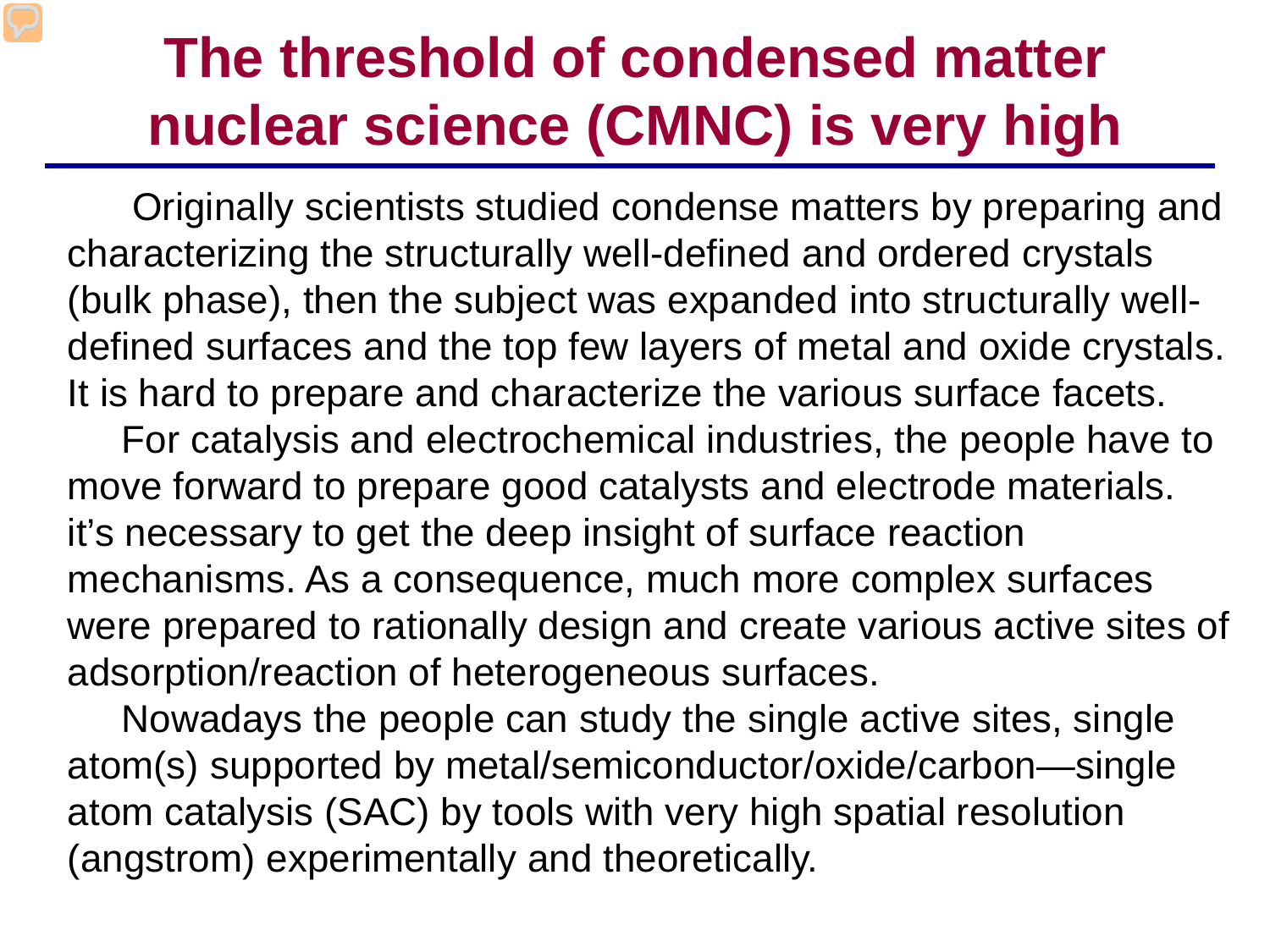## **Condensed matter nuclear science may belong to the future of science**

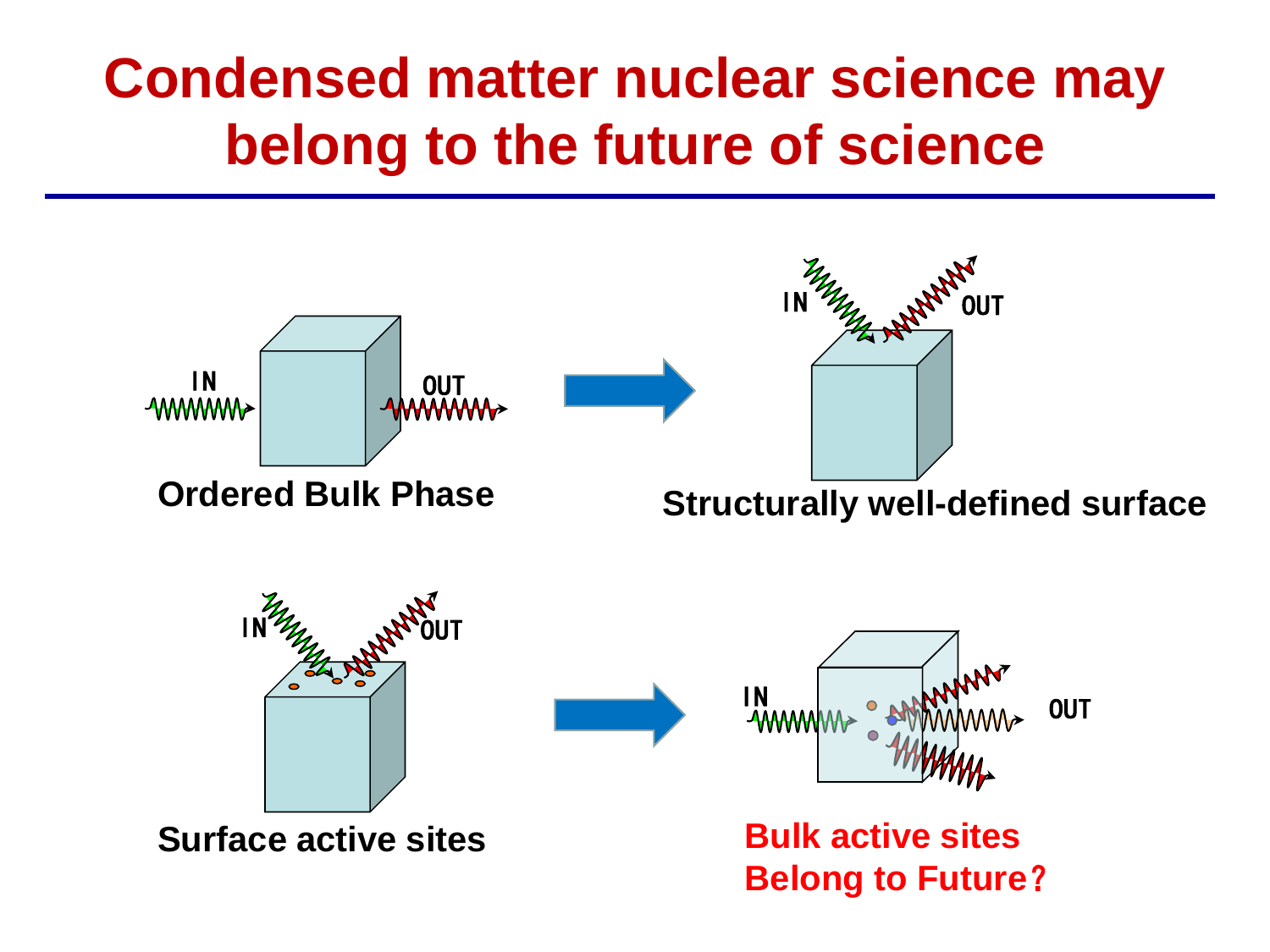## **The threshold of condensed matter nuclear science (CMNS) is very high**

More importantly, operando spectroscopic techniques have been developed to investigate the detailed structure and dynamics of active sites under the real reaction condition.

There have been some strong demands to go back to bulk phase as the spiral development, i.e., how to prepare thus characterize the structure and dynamics of active sites inside the bulk phase (under non-equilibrium condition), especially related to energy and life sciences. This is a huge challenge at the present stage because so far no body has been able to controllably create and characterize these active sites inside the condense matters and to replicate the phenomenon (this inevitably causes the severe problem of irreproducibility of experiments). Therefore, the condensed matter nuclear science could belong to the future of science.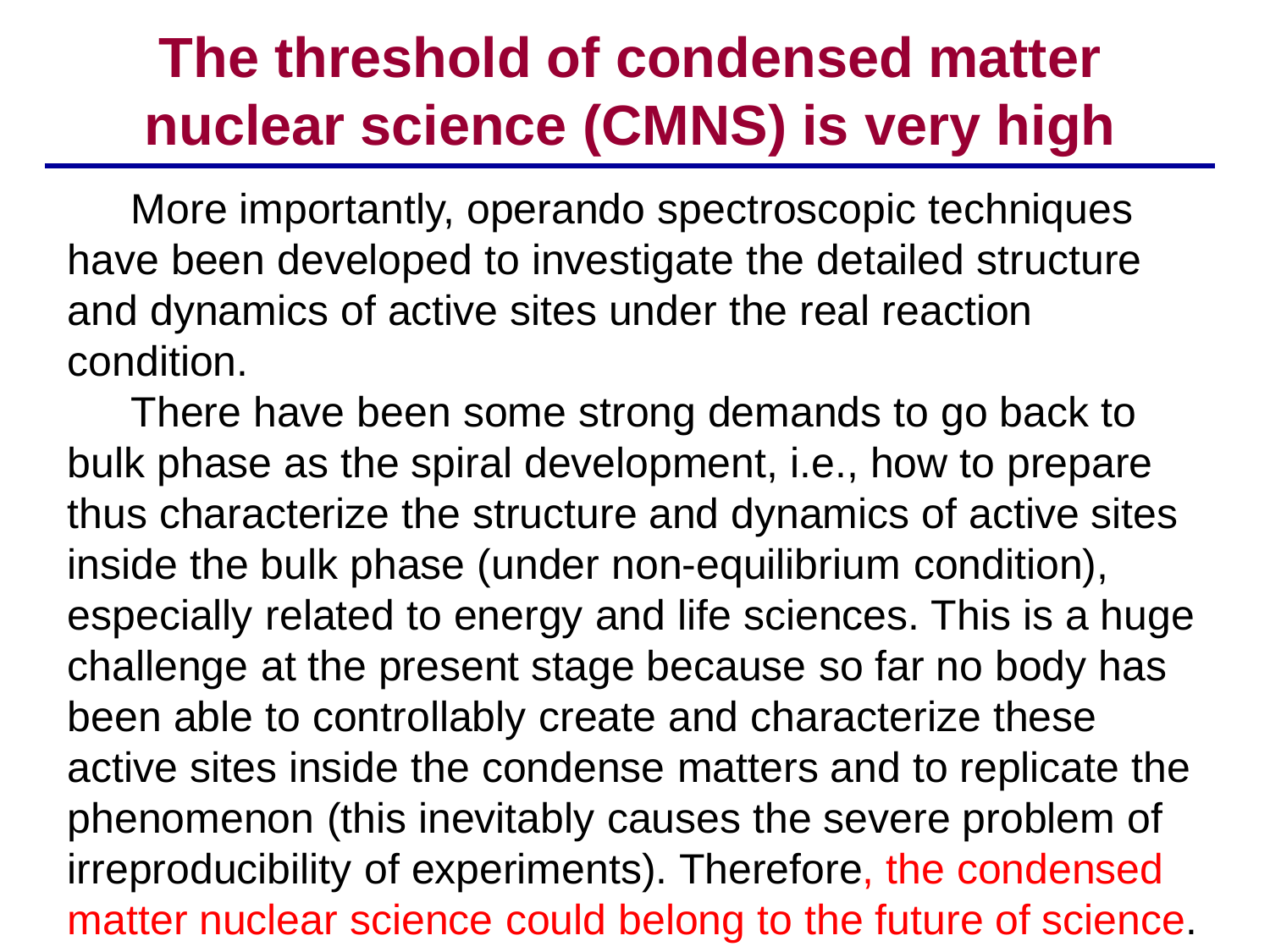## **The triggering causes irreversible change**



Triger active sites inside the bulk ? ? ?

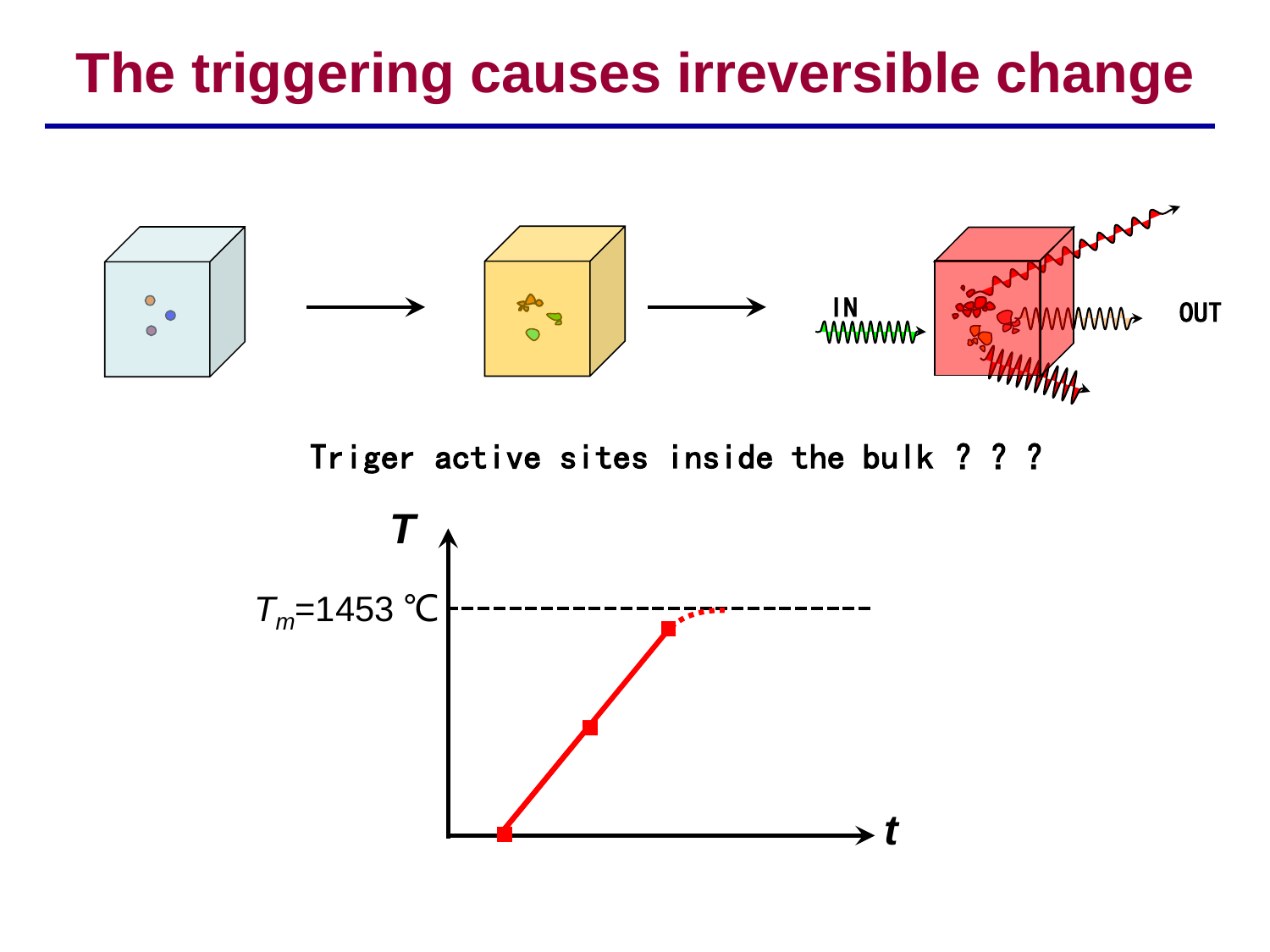# **How to get reproducibility (reliability)**

**The positive or negative role played by trace 'impurity**

- **1. Cathode (bulk, surface defects...)**
- **2. Anode dissolution**
- **3. Solution**
- **4. Gas**
- **5. Cell wall**

**Detailed diagnostics are important to well understand 'impurity'!**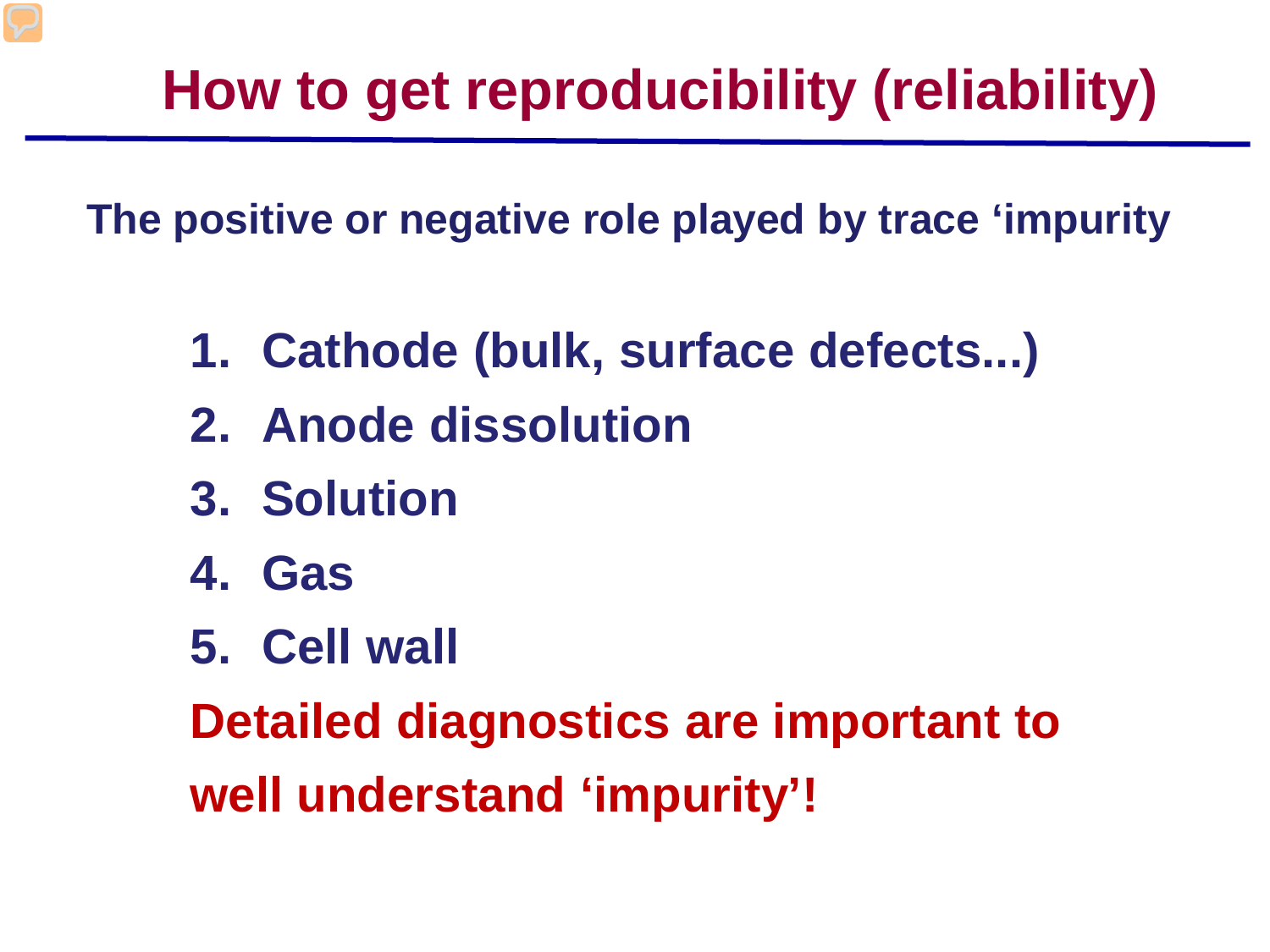## **How to get reproducibility (reliability)**

- **1. Sample preparation**
- **2. Sample cleaning**
- **3. Sample pretreatment**
- **4. Sample loading**

**before the sample triggering**

**For any experiment having the positive result the localized structure of sample must be changed irreversibly. It's necessary to go back to the origin structure (especially sample).**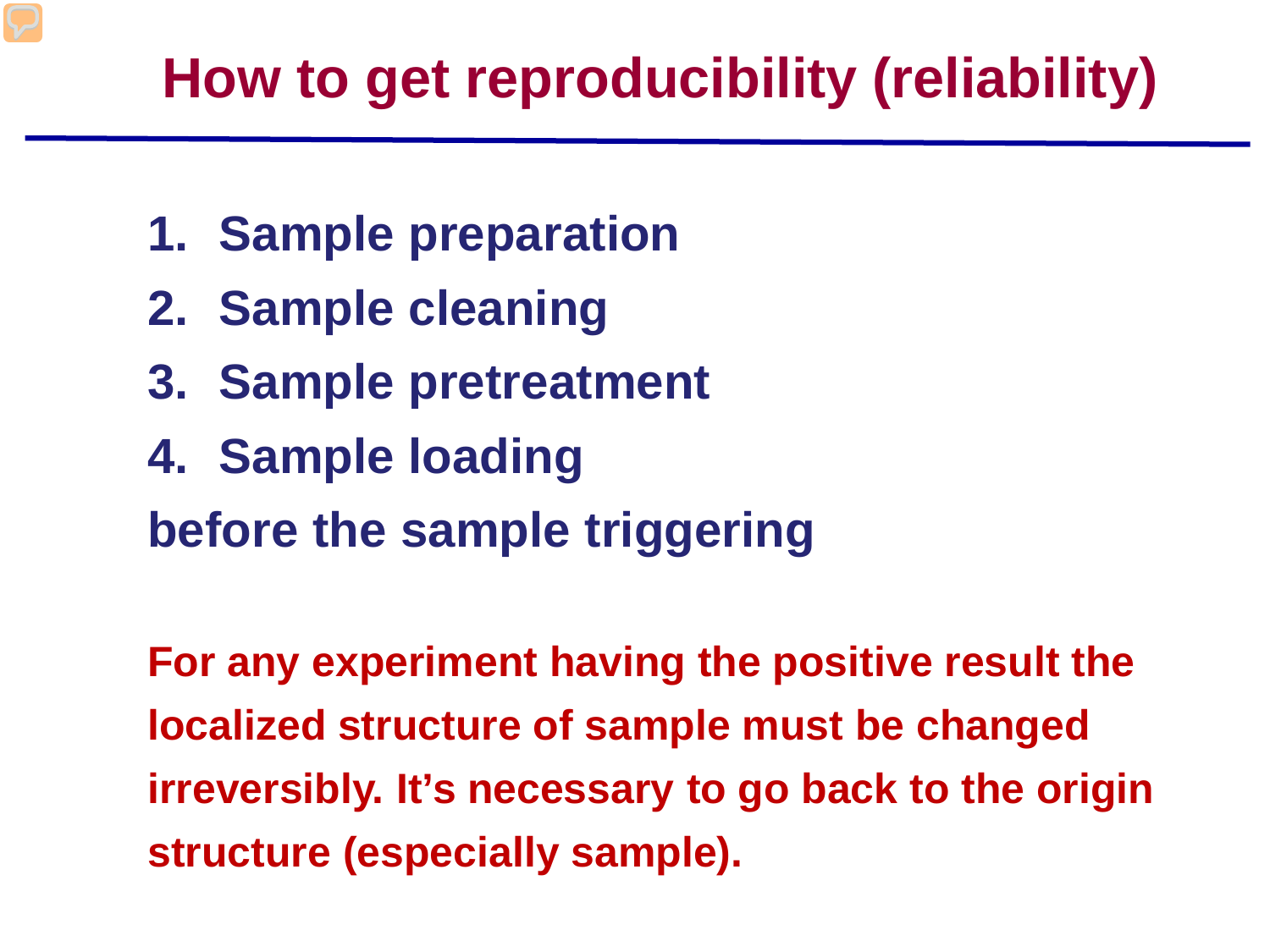The poor reproducibility in the current researches is at least partially due to the irreversibly change of materials after the D/H loading and especially triggering procedures. The defined structure cannot be recovered completely for the next experiment because of distortion of metal lattice, phase transition or cracking happened.

A very important advantage of using nanostructures is that after the experiment, these nanostructures can be easily dissolved by chemical way then re-synthesized to fresh nanoparticles for the next experiment. Moreover, various core-shell and core-shell-island nanoparticles can be rationally synthesized to implement the desired composition (e.g., Pd, Ni, Li) and their quantity ratio.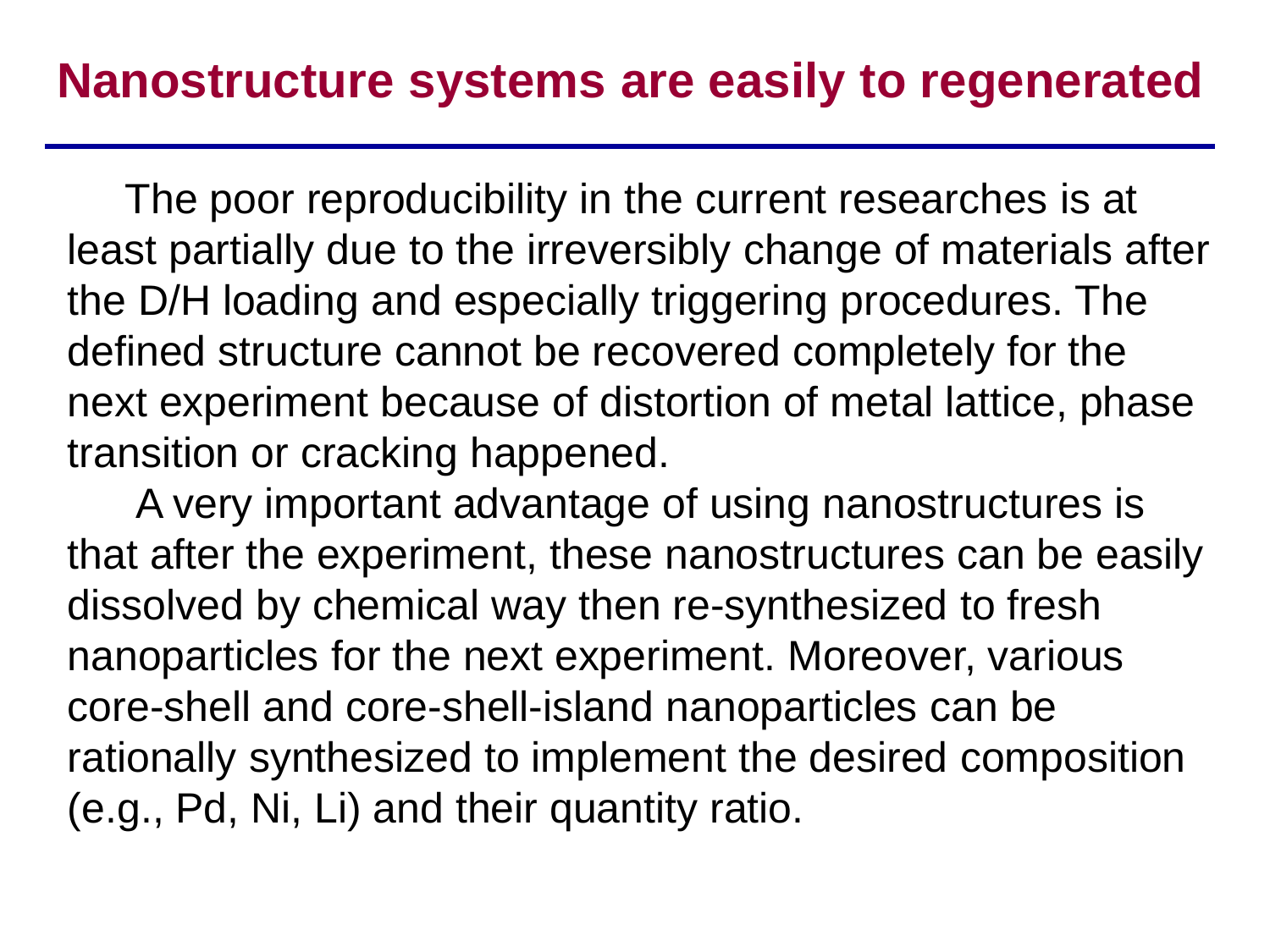### **Some Key Factors and Issues**

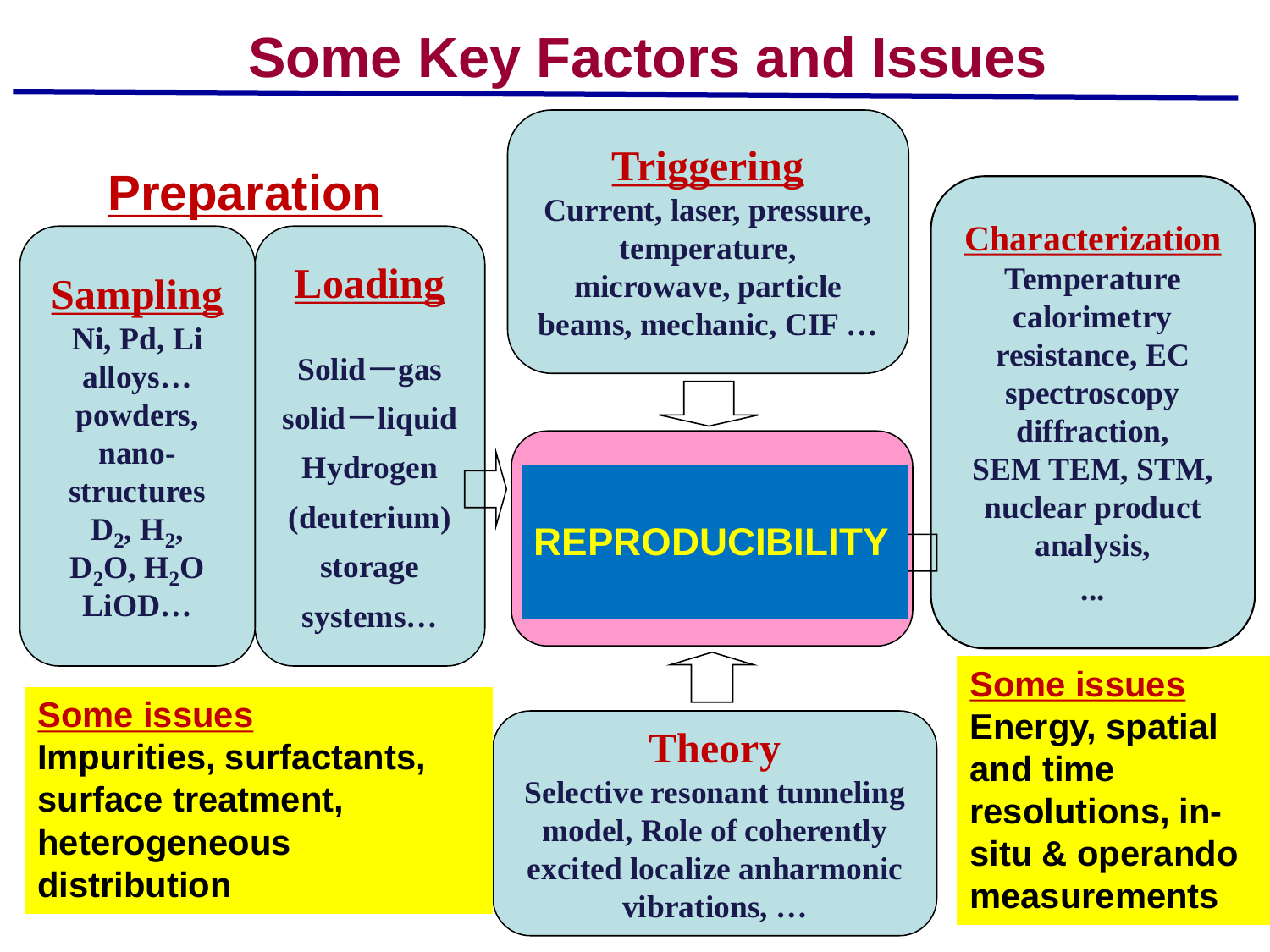### **The subsurface of condensed matter science**

At the present stage the best way could be to design sub-surface systems (several to several ten atomic layers below surface) of condense matter, which has some similarity as bulk phase but can be designed and characterized at least to some extent. This infers that nanostructures (particles, plates, rods, flowers etc.) as well as small tubes with ultrathin wall and ultrathin wires of metal/metal hydride could be the best systems to be studied. Most nanostructures such as small nanoparticles (<10 nm), relatively larger nanostructures coated with ultrathin metal layer (ca. 1-5 nm) can be chemically synthesized easily. To avoid aggregation of nanoparticles, especially for the small nanoparticles, the surfactant to protect the particle surface must be used. .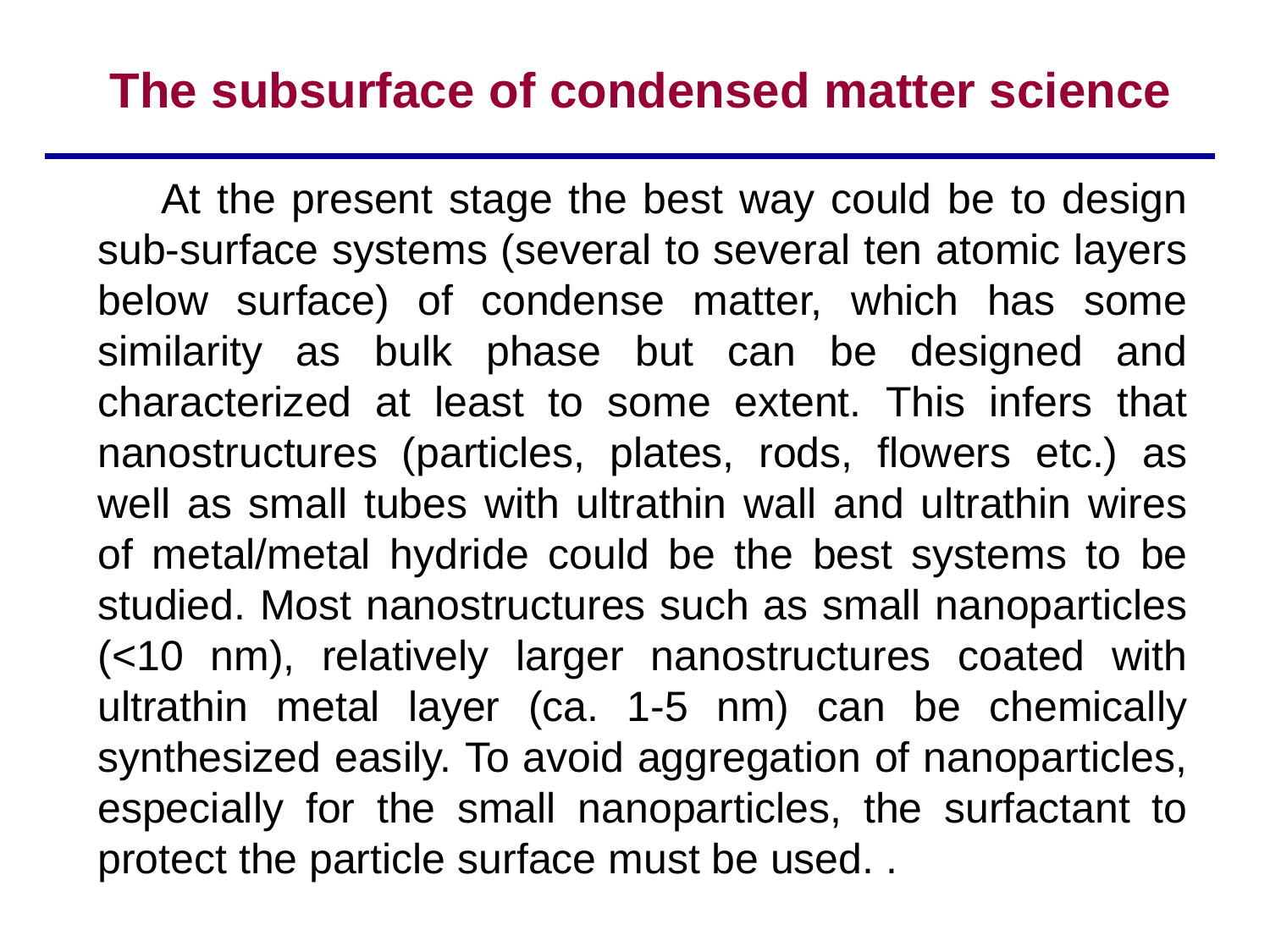Among three key factors (loading, triggering, measurement) in the experiments, the second factor seems to be underestimated. In fact, a non-equilibrium state has been triggered unintentionally in some cases. The highly deuterized or hydrided metals, as pseudo-steady/nonequilibrium systems, are easily trigged by either internal or external effects. For example, the 'heat after death' phenomenon may be due to the fact that after a long electrolysis, both macro- and micro-structures in the bulk material could be changed abruptly by distortion of metal lattice, phase transition, or cracking (happened to get more active sites). The behavior of deuterium or hydrogen could be much different especially under the non-equilibrium state.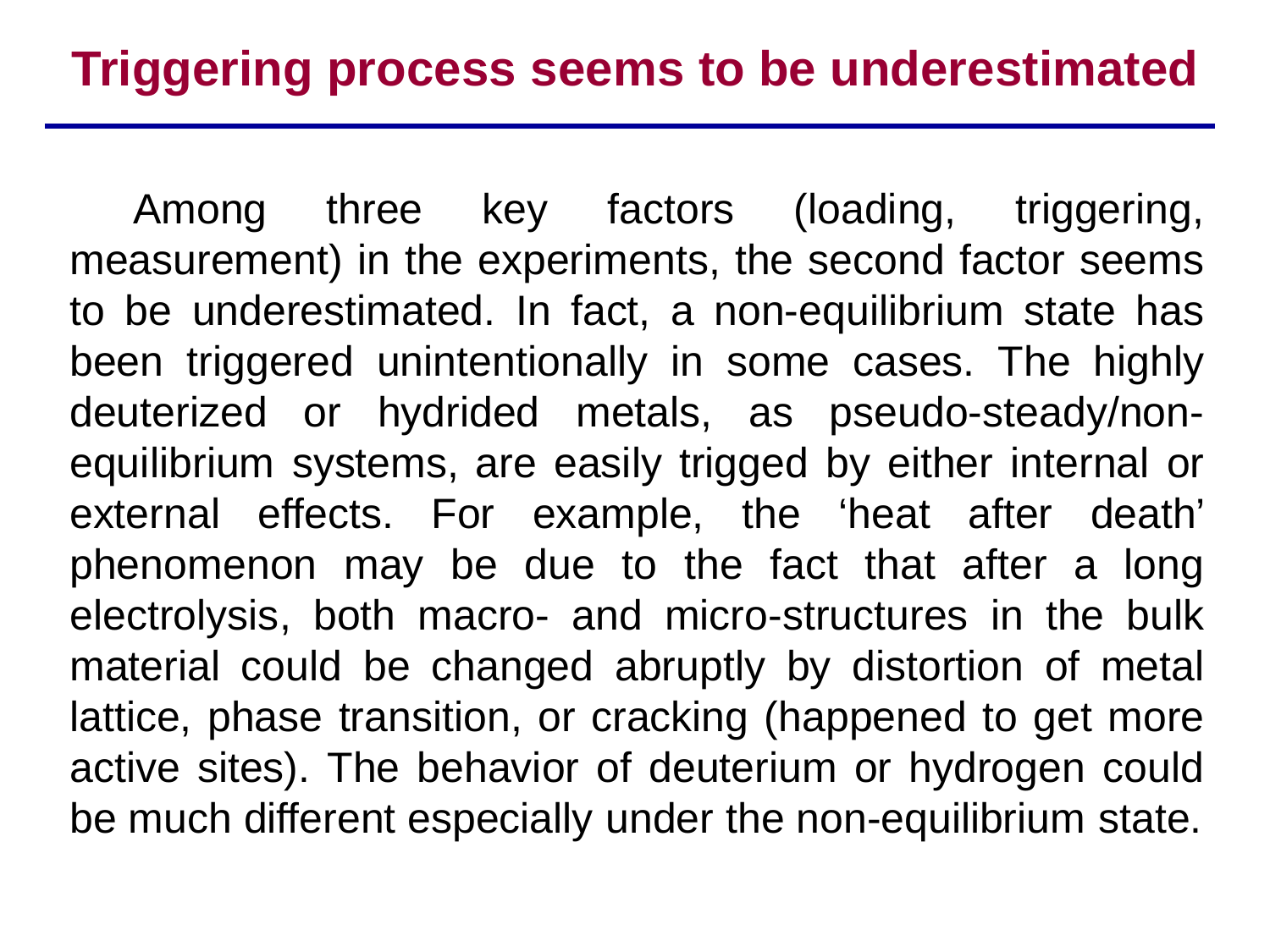Raising the temperature close to the melting point could be a way to create a unique non-equilibrium state that may promote the reaction effectively. However, the concentration of absorbed D/H in metal is extremely low, significantly lower than that at the room temperature. Therefore it could be necessary to apply high pressure of  $D_2$  or H<sub>2</sub> to force the loading of D/H at high temperature, which may take place only in the region of subsurface of metals. To avoid the conflict of the mutual requirement of heavy loading and high temperature condition, the sharp increase of temperature by the laser, current, or electromagnetic pulses are obviously helpful because the absorbed D/H cannot escape from the bulk phase of metal in a very short period of time.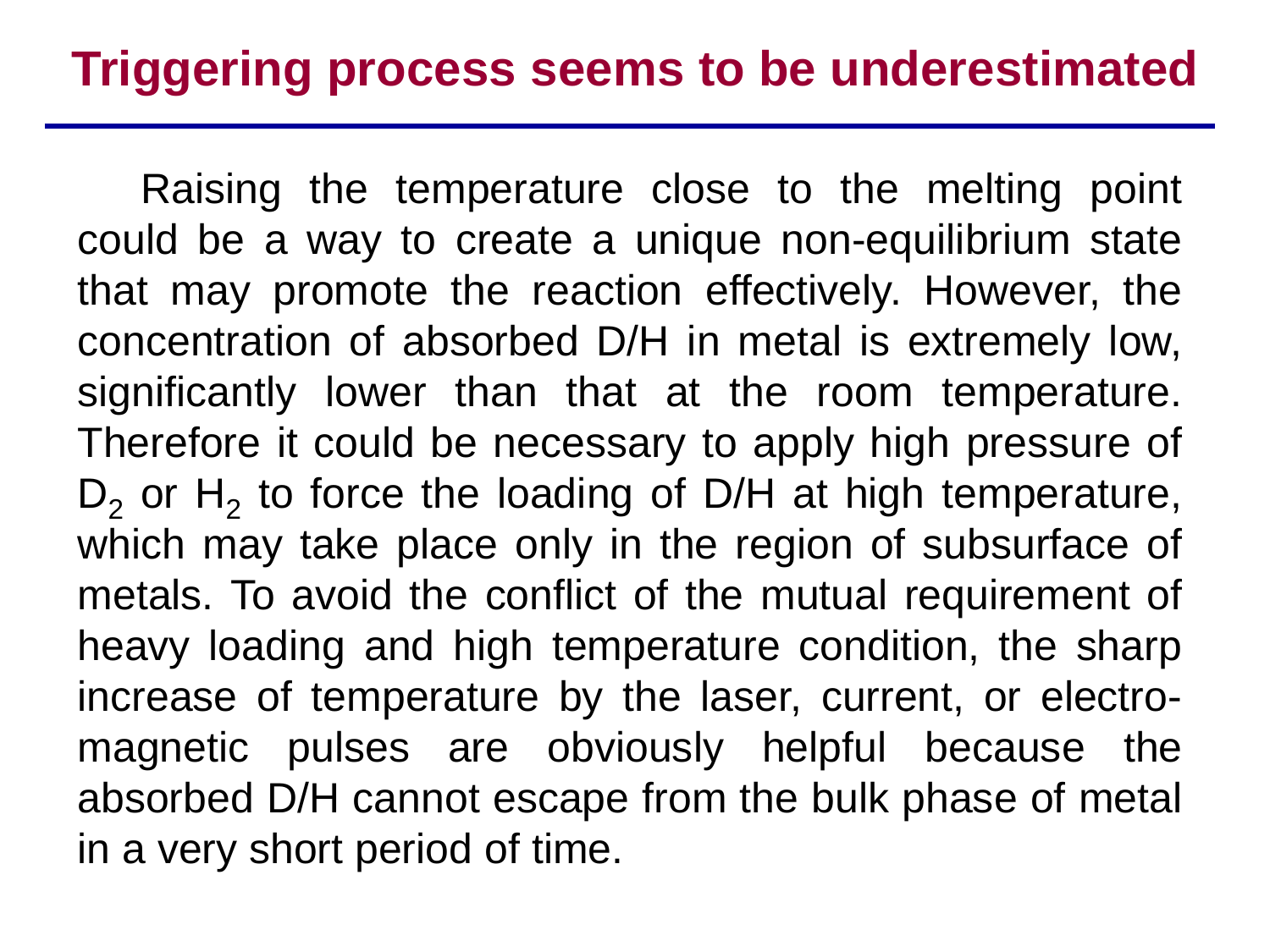### **An approach of metal nanoparticle--ICF**

One of the extreme trigger methods could be the utilization of inertial confinement fusion (ICF) facility. The highly D/H loaded metal nanoparticles are filled in the target ball then it is compressed to extremely high densities and temperatures by the initiating laser beams. The sufficiently high density and temperature are achieved before the target disassembles. The combination of hot and cold fusion may reduce the threshold of technical parameters for ICF and promote the reaction effectively.

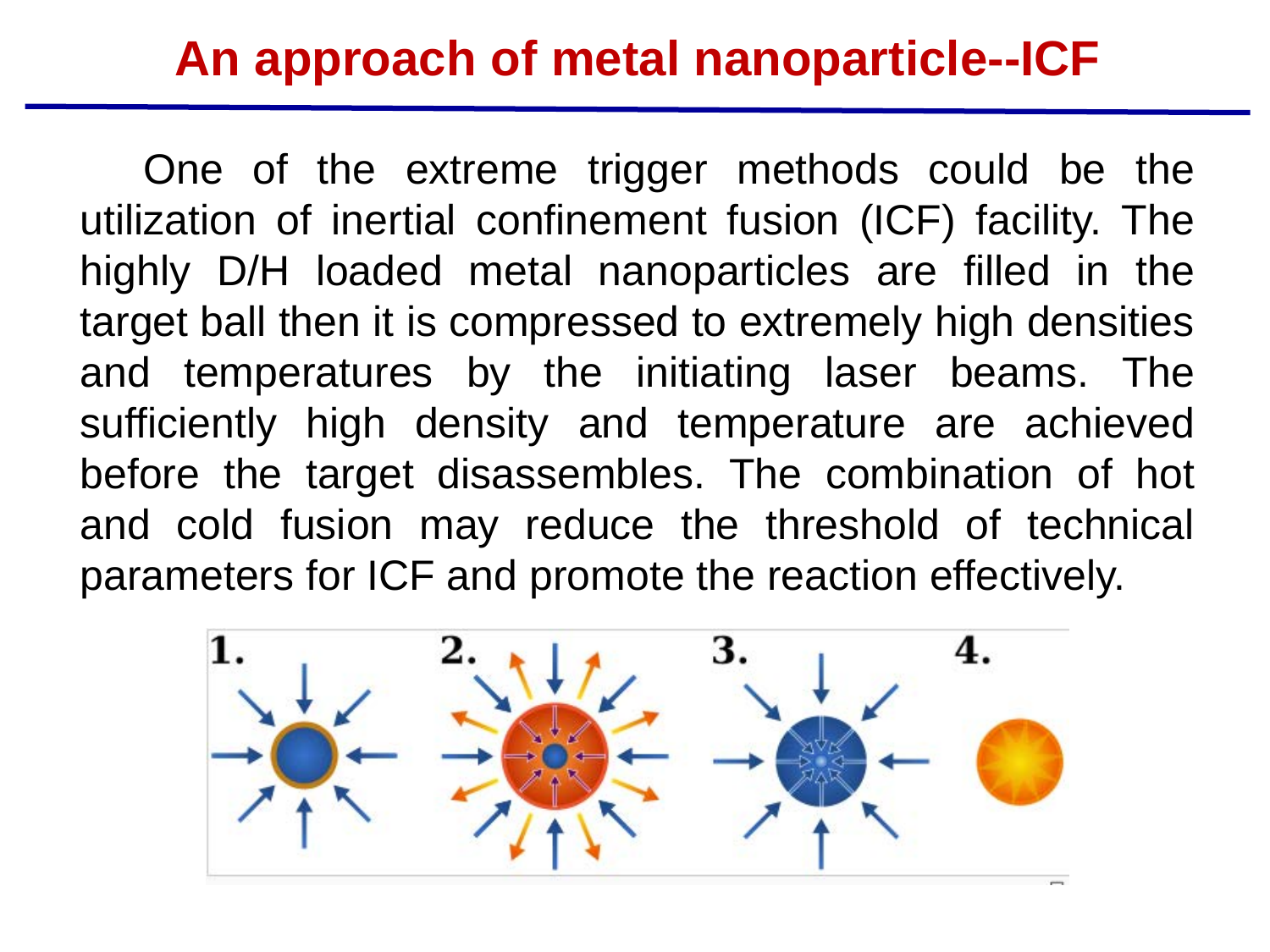### **Metal nanoparticle-loaded hydrogen—ICF**

#### **The combination of CMNS and ICF**

Considering the possibility for condensed phase assisted nuclear reaction, by borrowing the technology of ICF, using highly active hydrogenloaded alloy nanoparticles replace the solid deuterium to in target sphere, in order to explore the possibility for achieving controllable nuclear fusion at mild conditions compared with thermonuclear fusion.

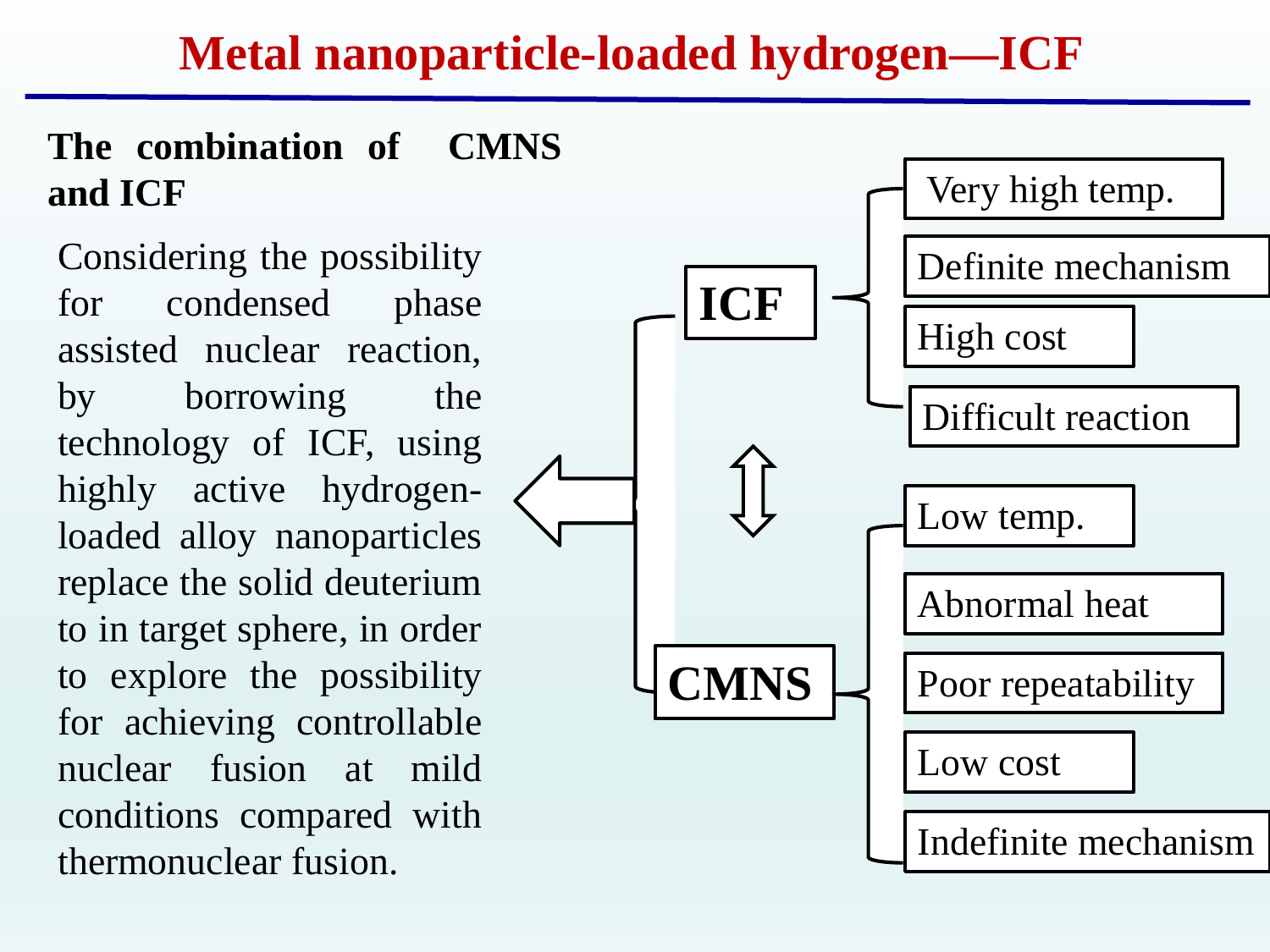### **An approach of metal nanoparticle--ICF**



#### Schematic diagram





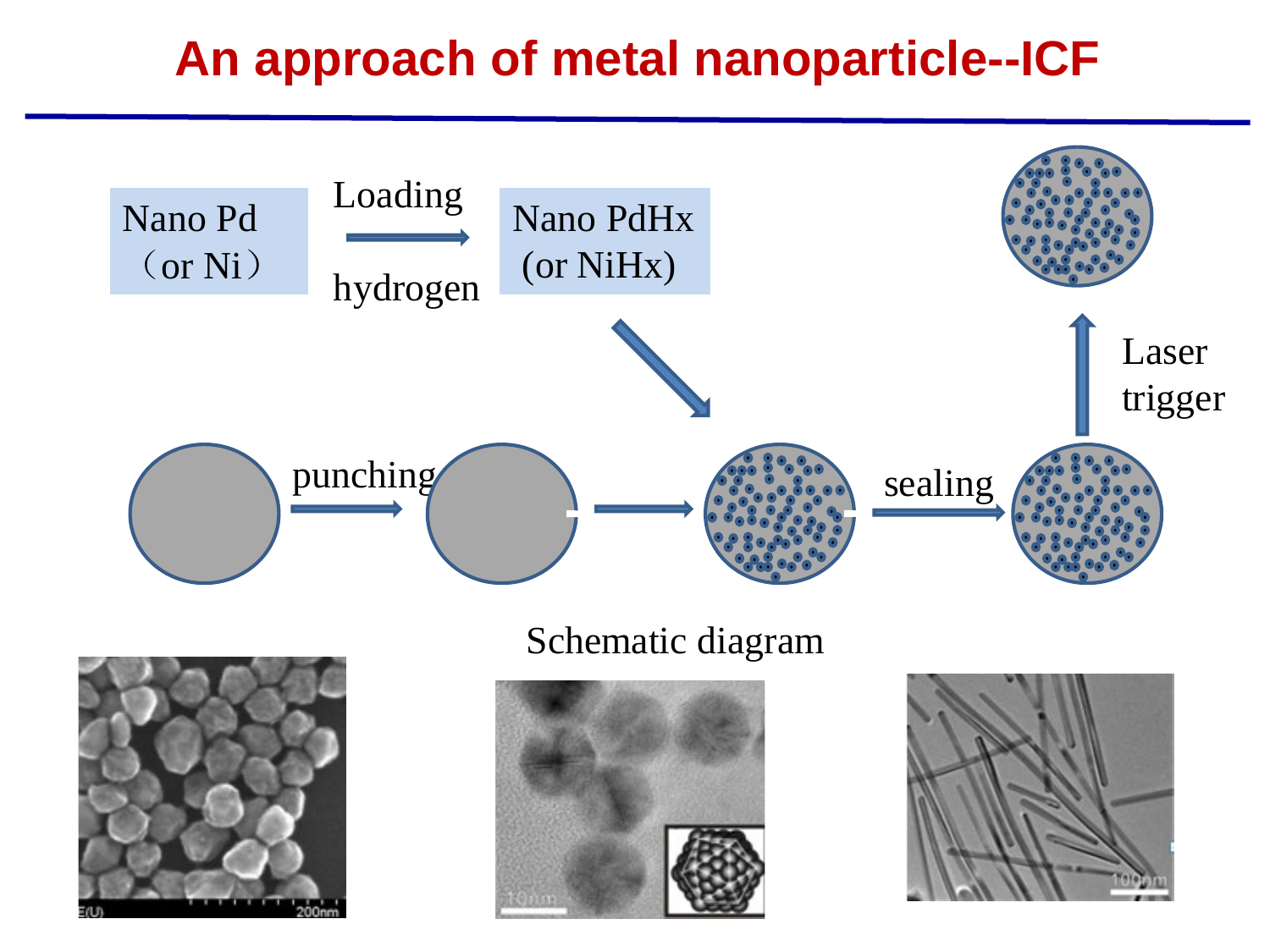### **An approach of metal nanoparticle--ICF**





#### Operating deck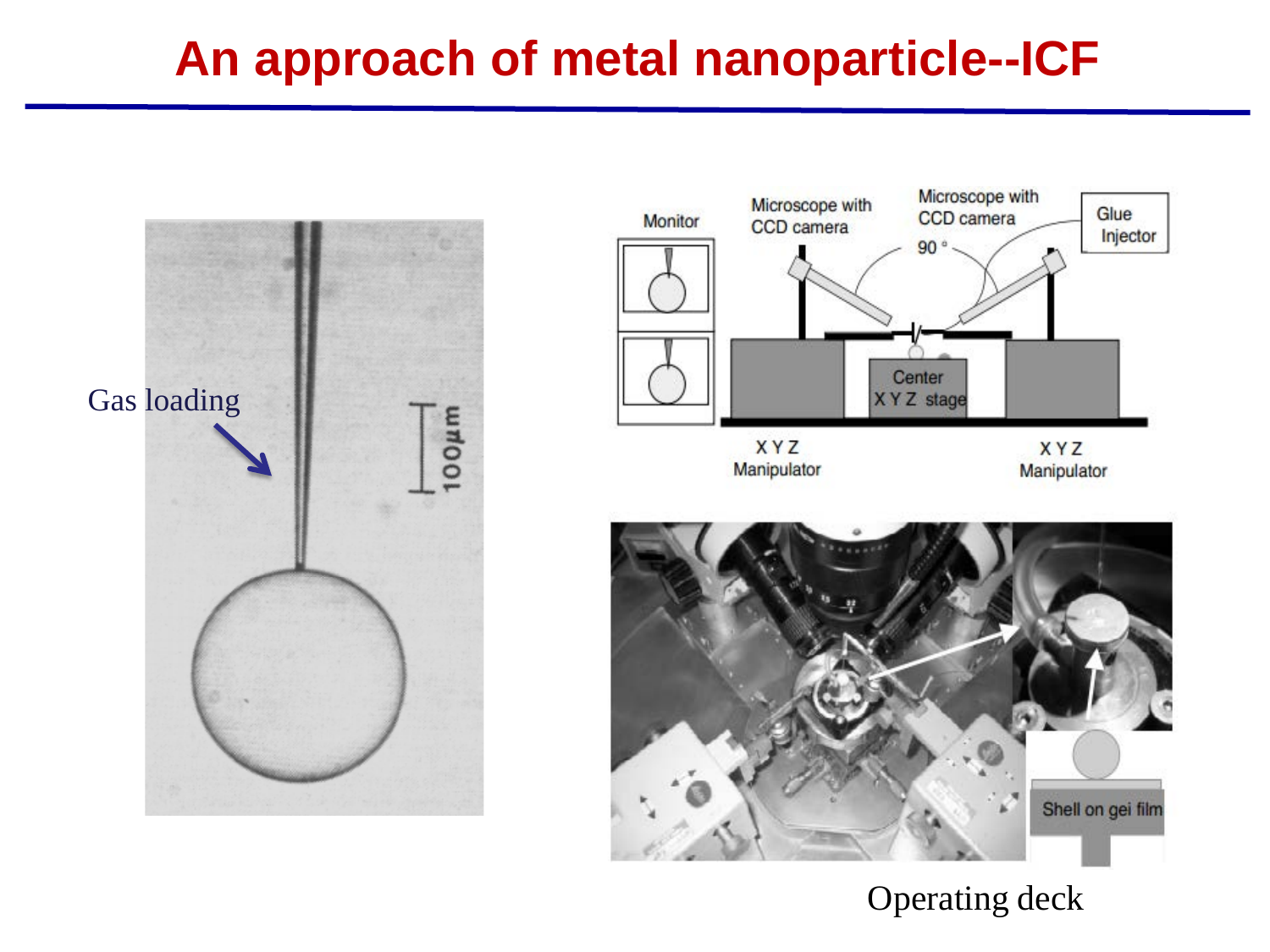# **Summary and Questions**

- **1. Threshold of entering this field of CMNS is very high as it may belong to the future of science**
- **2. How all experimental factors can be well controlled for being replicated by others**
- **3. How the work can be collaborated internally and externally**
- **4. How to develop new experimental and theoretical methods with recent progresses of science**
- **5. How the community can be adopted and supported by the whole science community**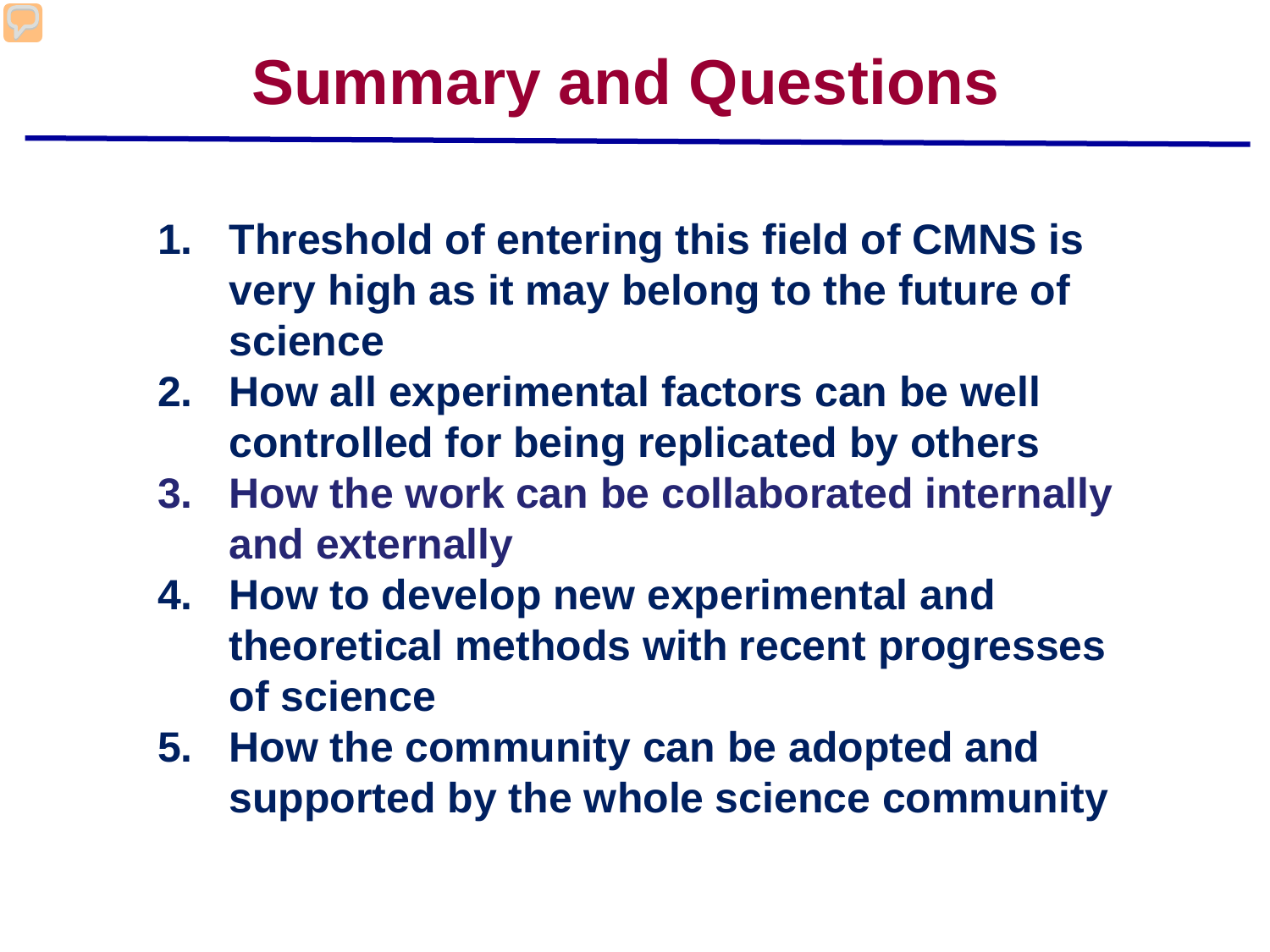### **Some thoughts on CMNS**

- CMNS may result from some nonequilibrium processes in highly D/H loaded metals; e.g., a rapid change in the configuration of host metal atoms could create unique "CMNS active sites".
- To avoid the conflict of the loading and triggering targets, the sharp increase of temperature by the laser, current, or electromagnetic pulses are obviously helpful because the absorbed D/H has no time to escape from the bulk phase of metal.
- Raising the temperature close to the melting point could be a way to create a special non-equilibrium state that may promote the reaction effectively.
- The small tubes with ultrathin wall, ultrathin wires or nanoarticles of metal/metal hydride are the best for these high temperature/pressure studies. For the small nanoparticles, the surfactant to protect the particle surface must be used.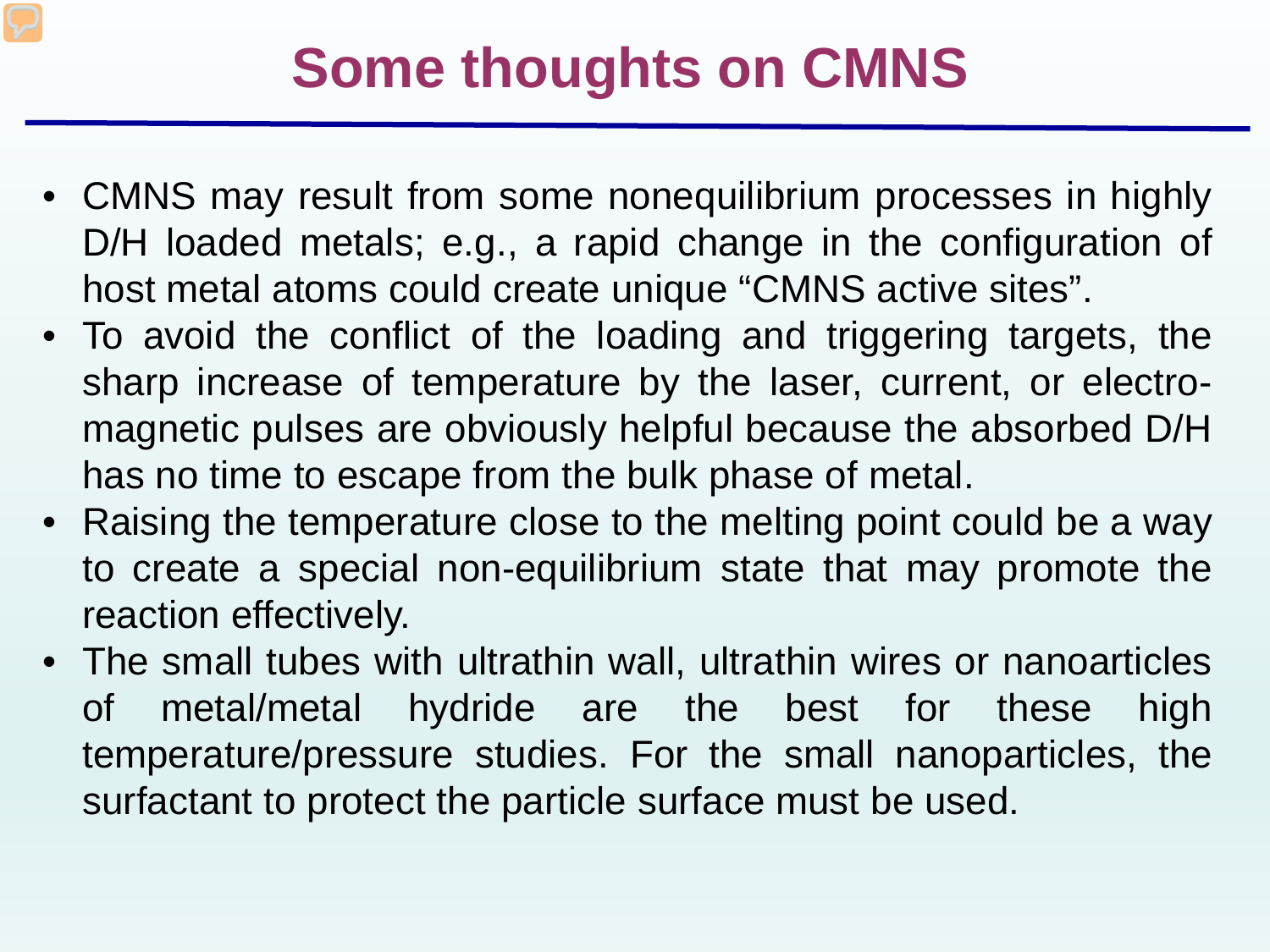### **Some thoughts on CMNS**

- The surface contamination must be avoided and many characterization methods and tools under high vacuum condition must be developed to extract the week signal contributed from the surface.
- Not only normal condense matter but also abnormal ('soft') condensed matters may support nuclear reaction, which may need to have stimulated surface phonon emission or coherent shaking of surface and/or sub-surface atoms periodically. The localized anharmonic vibrations might be one of the possible ways to realize the localized excited surface phonon, which could be triggered by thermal heating, THz pumping, gas pumping or inflating, etc. The abnormal phenomena may be more distinct when the condense matter is getting 'soft' in a non-equilibrium state when the condense matter is input with energy flux.
- The combination of hot and cold fusion may reduce the threshold of technical parameters especially the temperature for ICF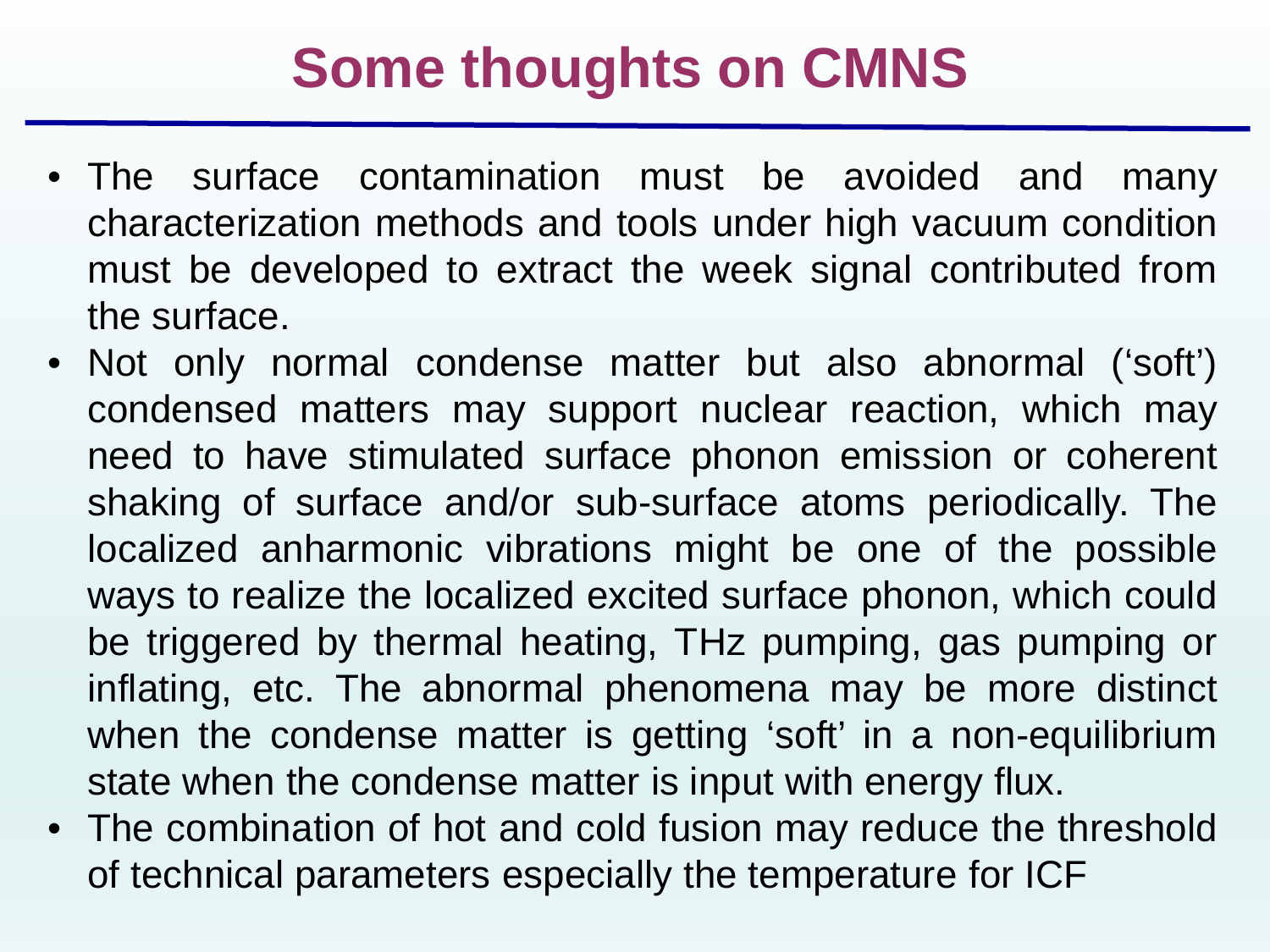# **Brief Summary**

- To avoid the conflict of the loading and triggering targets, the sharp increase of temperature by the laser, current, or electro-magnetic pulses are obviously helpful because the absorbed D/H has no time to escape from the bulk phase of metal.
- One of the extreme trigger methods could be the utilization of inertial confinement fusion (ICF) facility. The highly D/H loaded metal nanoparticles are filled in the target ball then it is compressed to extremely high densities and temperatures by the initiating laser beams. The sufficiently high density and temperature are achieved before the target disassembles. The combination of hot and cold fusion may reduce the threshold of technical parameters for ICF.